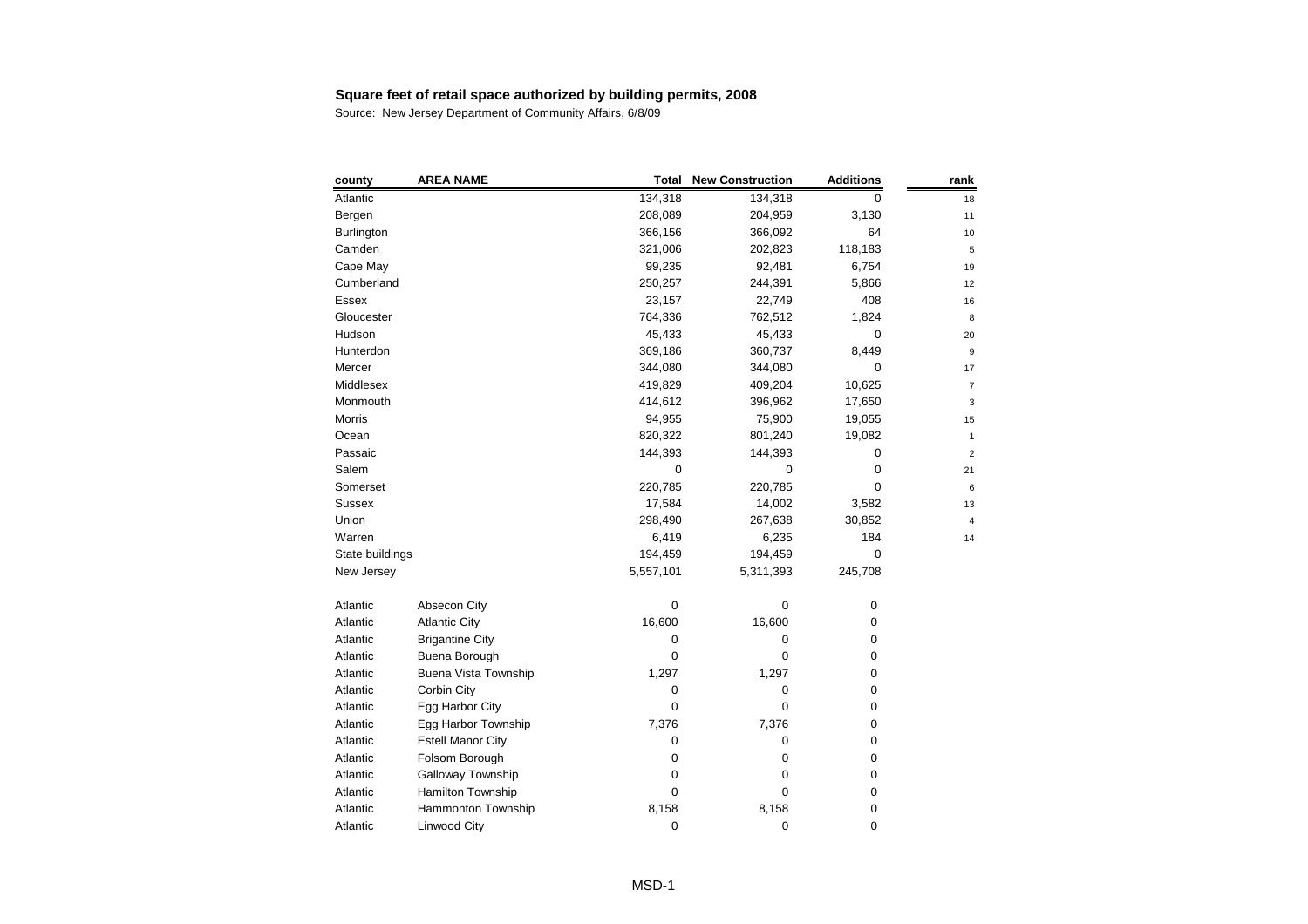| county   | <b>AREA NAME</b>                | Total       | <b>New Construction</b> | <b>Additions</b> | rank |
|----------|---------------------------------|-------------|-------------------------|------------------|------|
| Atlantic | Longport City                   | 0           | 0                       | 0                |      |
| Atlantic | Margate City                    | $\pmb{0}$   | 0                       | 0                |      |
| Atlantic | Mullica City                    | 0           | 0                       | 0                |      |
| Atlantic | Northfield City                 | 0           | 0                       | 0                |      |
| Atlantic | Pleasantville City              | 91,100      | 91,100                  | 0                |      |
| Atlantic | Port Republic City              | 0           | 0                       | 0                |      |
| Atlantic | Somers Point City               | 9,787       | 9,787                   | 0                |      |
| Atlantic | Ventnor City                    | 0           | 0                       | 0                |      |
| Atlantic | Weymouth Township               | 0           | 0                       | 0                |      |
| Bergen   | Allendale Borough               | 0           | 0                       | 0                |      |
| Bergen   | Alpine Borough                  | 0           | $\pmb{0}$               | 0                |      |
| Bergen   | Bergenfield Borough             | 13,537      | 13,537                  | 0                |      |
| Bergen   | Bogota Borough                  | 0           | 0                       | 0                |      |
| Bergen   | Carlstadt Borough               | 0           | 0                       | 0                |      |
| Bergen   | Cliffside Park Borough          | 0           | 0                       | 0                |      |
| Bergen   | Closter Borough                 | $\pmb{0}$   | 0                       | 0                |      |
| Bergen   | Cresskill Borough               | 0           | $\pmb{0}$               | 0                |      |
| Bergen   | Demarest Borough                | $\pmb{0}$   | 0                       | 0                |      |
| Bergen   | Dumont Borough                  | 0           | 0                       | 0                |      |
| Bergen   | Elmwood Park Borough            | 0           | $\pmb{0}$               | 0                |      |
| Bergen   | East Rutherford Borough         | $\pmb{0}$   | 0                       | 0                |      |
| Bergen   | Edgewater Borough               | 0           | $\pmb{0}$               | 0                |      |
| Bergen   | Emerson Borough                 | 630         | 0                       | 630              |      |
| Bergen   | <b>Englewood City</b>           | 0           | 0                       | $\pmb{0}$        |      |
| Bergen   | <b>Englewood Cliffs Borough</b> | $\Omega$    | 0                       | 0                |      |
| Bergen   | Fair Lawn Borough               | 4,794       | 4,794                   | 0                |      |
| Bergen   | Fairview Borough                | 0           | 0                       | 0                |      |
| Bergen   | Fort Lee Borough                | 2,700       | 2,700                   | 0                |      |
| Bergen   | Franklin Lakes Borough          | 0           | 0                       | 0                |      |
| Bergen   | <b>Garfield City</b>            | 0           | 0                       | 0                |      |
| Bergen   | Glen Rock Borough               | 0           | $\pmb{0}$               | 0                |      |
| Bergen   | Hackensack City                 | 0           | $\pmb{0}$               | 0                |      |
| Bergen   | Harrington Park Borough         | 0           | $\pmb{0}$               | 0                |      |
| Bergen   | Hasbrouck Heights Borough       | 0           | 0                       | 0                |      |
| Bergen   | Haworth Borough                 | 0           | 0                       | 0                |      |
| Bergen   | Hillsdale Borough               | 0           | 0                       | 0                |      |
| Bergen   | Ho-Ho-Kus Borough               | 0           | 0                       | 0                |      |
| Bergen   | Leonia Borough                  | $\mathbf 0$ | 0                       | 0                |      |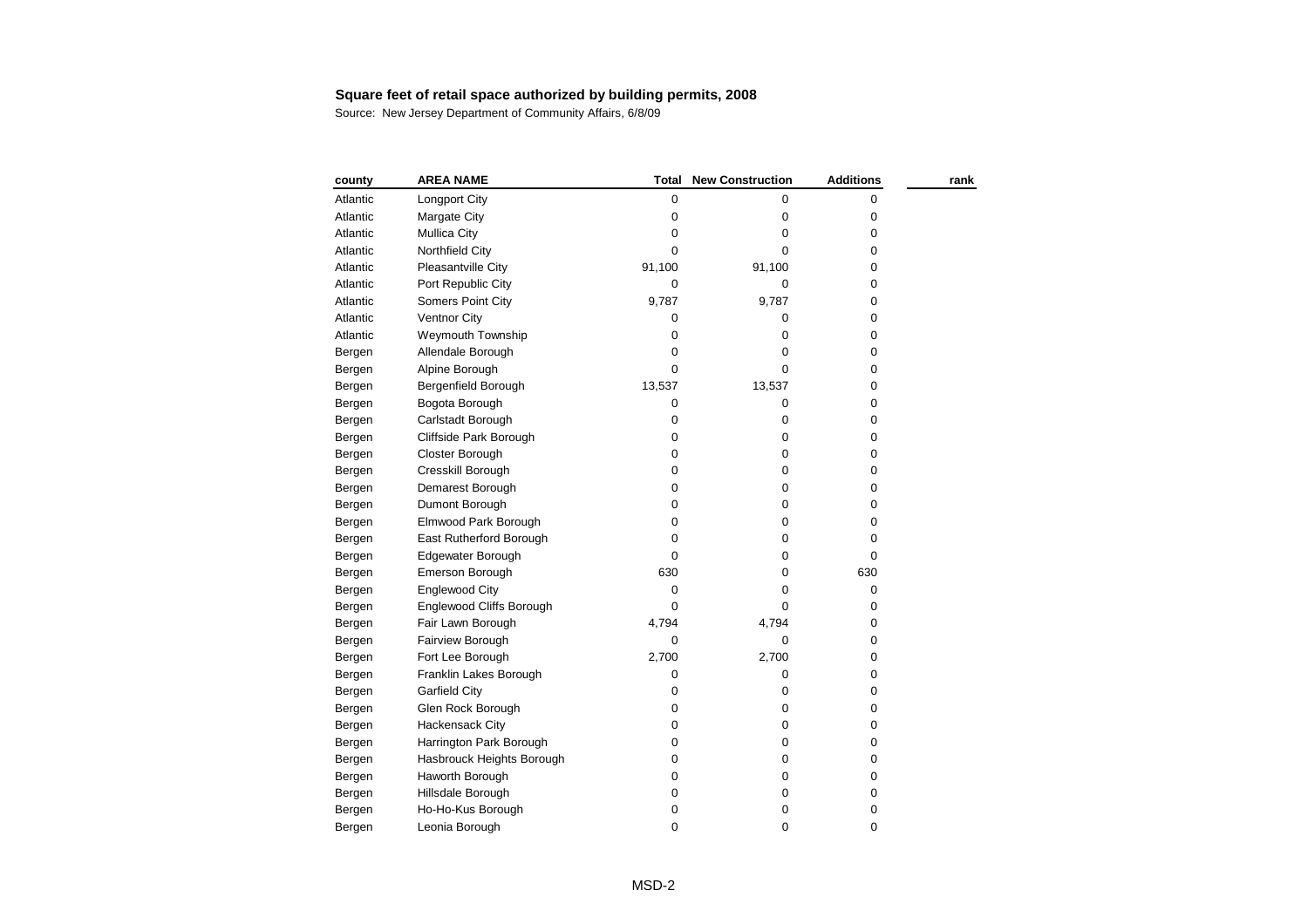| county | <b>AREA NAME</b>           | Total       | <b>New Construction</b> | <b>Additions</b> | rank |
|--------|----------------------------|-------------|-------------------------|------------------|------|
| Bergen | Little Ferry Borough       | 0           | 0                       | 0                |      |
| Bergen | Lodi Borough               | $\pmb{0}$   | 0                       | 0                |      |
| Bergen | Lyndhurst Township         | 0           | 0                       | 0                |      |
| Bergen | Mahwah Township            | 0           | 0                       | 0                |      |
| Bergen | Maywood Borough            | 2,028       | 2,028                   | 0                |      |
| Bergen | Midland Park Borough       | 0           | 0                       | 0                |      |
| Bergen | Montvale Borough           | $\mathbf 0$ | 0                       | 0                |      |
| Bergen | Moonachie Borough          | 0           | 0                       | 0                |      |
| Bergen | New Milford Borough        | 0           | 0                       | 0                |      |
| Bergen | North Arlington Borough    | 0           | 0                       | 0                |      |
| Bergen | Northvale Borough          | 3,800       | 3,800                   | 0                |      |
| Bergen | Norwood Borough            | 0           | 0                       | 0                |      |
| Bergen | Oakland Borough            | 0           | 0                       | 0                |      |
| Bergen | Old Tappan Borough         | 15,849      | 15,849                  | 0                |      |
| Bergen | Oradell Borough            | 0           | 0                       | 0                |      |
| Bergen | Palisades Park Borough     | $\pmb{0}$   | 0                       | 0                |      |
| Bergen | Paramus Borough            | 20,955      | 20,955                  | 0                |      |
| Bergen | Park Ridge Borough         | 0           | 0                       | 0                |      |
| Bergen | Ramsey Borough             | $\pmb{0}$   | 0                       | 0                |      |
| Bergen | Ridgefield Borough         | 0           | 0                       | 0                |      |
| Bergen | Ridgefield Park Village    | 0           | 0                       | 0                |      |
| Bergen | Ridgewood Village          | 0           | 0                       | 0                |      |
| Bergen | River Edge Borough         | 0           | 0                       | 0                |      |
| Bergen | <b>River Vale Township</b> | 28,901      | 28,901                  | 0                |      |
| Bergen | Rochelle Park Township     | 0           | 0                       | 0                |      |
| Bergen | Rockleigh Borough          | 0           | 0                       | 0                |      |
| Bergen | Rutherford Borough         | 0           | 0                       | 0                |      |
| Bergen | Saddle Brook Township      | 0           | 0                       | 0                |      |
| Bergen | Saddle River Borough       | 0           | 0                       | 0                |      |
| Bergen | South Hackensack Twp       | $\mathbf 0$ | 0                       | 0                |      |
| Bergen | <b>Teaneck Township</b>    | 0           | 0                       | 0                |      |
| Bergen | <b>Tenafly Borough</b>     | 0           | 0                       | 0                |      |
| Bergen | Teterboro Borough          | 0           | 0                       | 0                |      |
| Bergen | Upper Saddle River Borough | 2,500       | 0                       | 2,500            |      |
| Bergen | <b>Waldwick Borough</b>    | $\pmb{0}$   | 0                       | 0                |      |
| Bergen | Wallington Borough         | 0           | 0                       | 0                |      |
| Bergen | Washington Township        | 0           | 0                       | 0                |      |
| Bergen | Westwood Borough           | 0           | 0                       | 0                |      |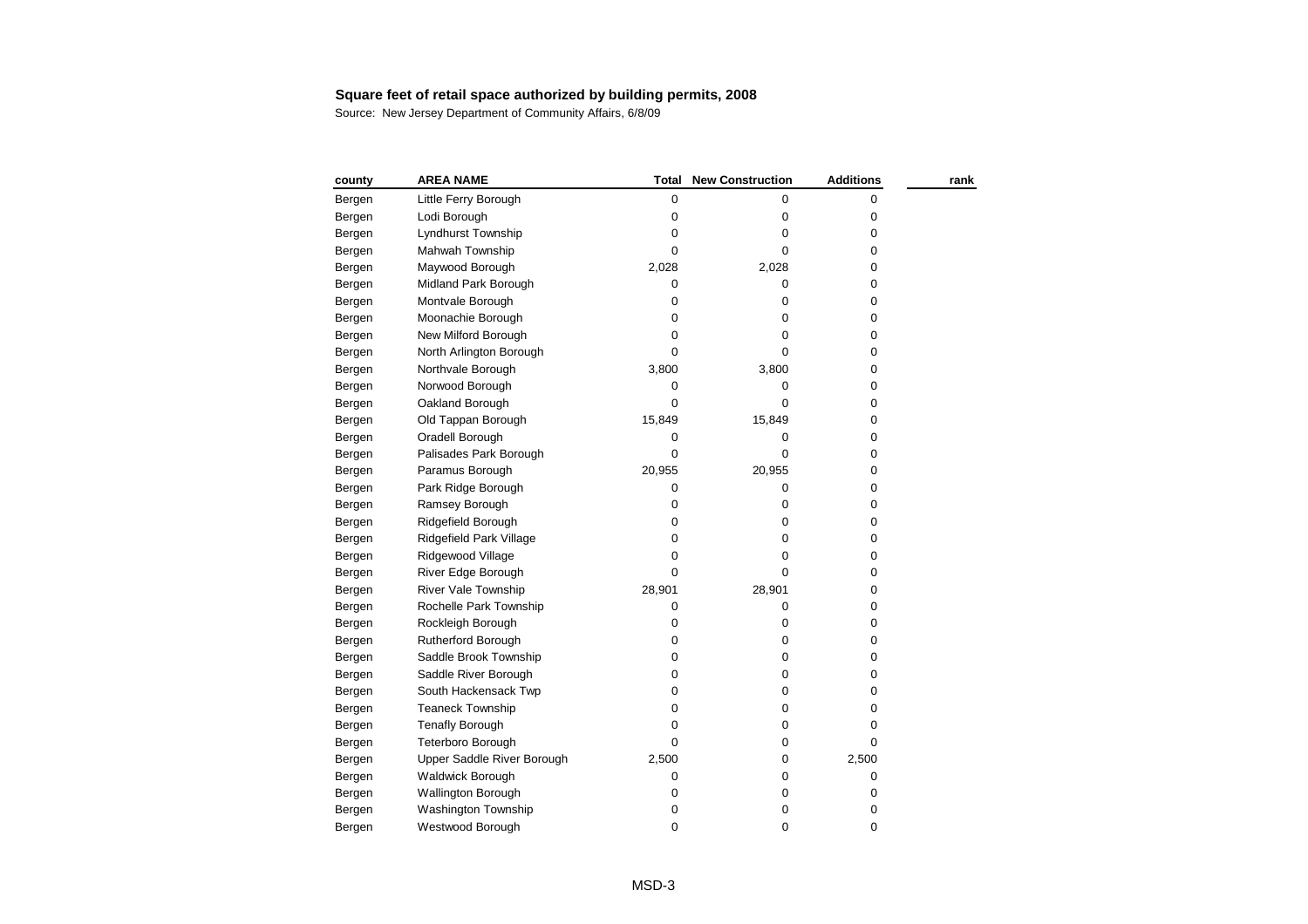| county            | <b>AREA NAME</b>               | <b>Total</b> | <b>New Construction</b> | <b>Additions</b> | rank |
|-------------------|--------------------------------|--------------|-------------------------|------------------|------|
| Bergen            | Woodcliff Lake Borough         | 0            | 0                       | 0                |      |
| Bergen            | Wood-Ridge Borough             | 0            | 0                       | 0                |      |
| Bergen            | <b>Wyckoff Township</b>        | 112,395      | 112,395                 | 0                |      |
| Burlington        | <b>Bass River Township</b>     | 0            | 0                       | 0                |      |
| <b>Burlington</b> | <b>Beverly City</b>            | 0            | 0                       | 0                |      |
| <b>Burlington</b> | <b>Bordentown City</b>         | 0            | $\mathbf 0$             | 0                |      |
| <b>Burlington</b> | <b>Bordentown Township</b>     | 0            | 0                       | 0                |      |
| Burlington        | <b>Burlington City</b>         | 0            | 0                       | 0                |      |
| <b>Burlington</b> | <b>Burlington Township</b>     | 0            | 0                       | 0                |      |
| <b>Burlington</b> | <b>Chesterfield Township</b>   | 0            | 0                       | 0                |      |
| <b>Burlington</b> | Cinnaminson Township           | 186,540      | 186,540                 | 0                |      |
| <b>Burlington</b> | Delanco Township               | 0            | 0                       | 0                |      |
| <b>Burlington</b> | Delran Township                | 14,550       | 14,550                  | 0                |      |
| Burlington        | Eastampton Township            | 0            | 0                       | 0                |      |
| <b>Burlington</b> | <b>Edgewater Park Township</b> | 0            | 0                       | 0                |      |
| <b>Burlington</b> | Evesham Township               | 55,203       | 55,203                  | 0                |      |
| Burlington        | Fieldsboro Borough             | 0            | 0                       | 0                |      |
| <b>Burlington</b> | <b>Florence Township</b>       | 19,000       | 19,000                  | 0                |      |
| Burlington        | Hainesport Township            | 0            | 0                       | 0                |      |
| <b>Burlington</b> | <b>Lumberton Township</b>      | 0            | 0                       | 0                |      |
| <b>Burlington</b> | Mansfield Township             | 0            | 0                       | 0                |      |
| <b>Burlington</b> | Maple Shade Borough            | 0            | 0                       | 0                |      |
| <b>Burlington</b> | <b>Medford Township</b>        | 23,550       | 23,550                  | 0                |      |
| <b>Burlington</b> | Medford Lakes Borough          | 0            | 0                       | 0                |      |
| <b>Burlington</b> | Moorestown Township            | 0            | 0                       | 0                |      |
| <b>Burlington</b> | Mount Holly Township           | 22,016       | 22,016                  | 0                |      |
| <b>Burlington</b> | Mount Laurel Township          | 3,800        | 3,800                   | 0                |      |
| <b>Burlington</b> | New Hanover Township           | 0            | 0                       | 0                |      |
| Burlington        | North Hanover Township         | 0            | 0                       | 0                |      |
| <b>Burlington</b> | Palmyra Borough                | 0            | 0                       | 0                |      |
| <b>Burlington</b> | Pemberton Borough              | 0            | 0                       | 0                |      |
| <b>Burlington</b> | Pemberton Township             | 5,763        | 5,763                   | 0                |      |
| <b>Burlington</b> | Riverside Township             | 0            | 0                       | 0                |      |
| Burlington        | Riverton Borough               | 0            | $\mathbf 0$             | 0                |      |
| <b>Burlington</b> | Shamong Township               | 0            | 0                       | 0                |      |
| <b>Burlington</b> | Southampton Township           | 0            | 0                       | 0                |      |
| <b>Burlington</b> | Springfield Township           | 0            | 0                       | 0                |      |
| Burlington        | <b>Tabernacle Township</b>     | 14.414       | 14,350                  | 64               |      |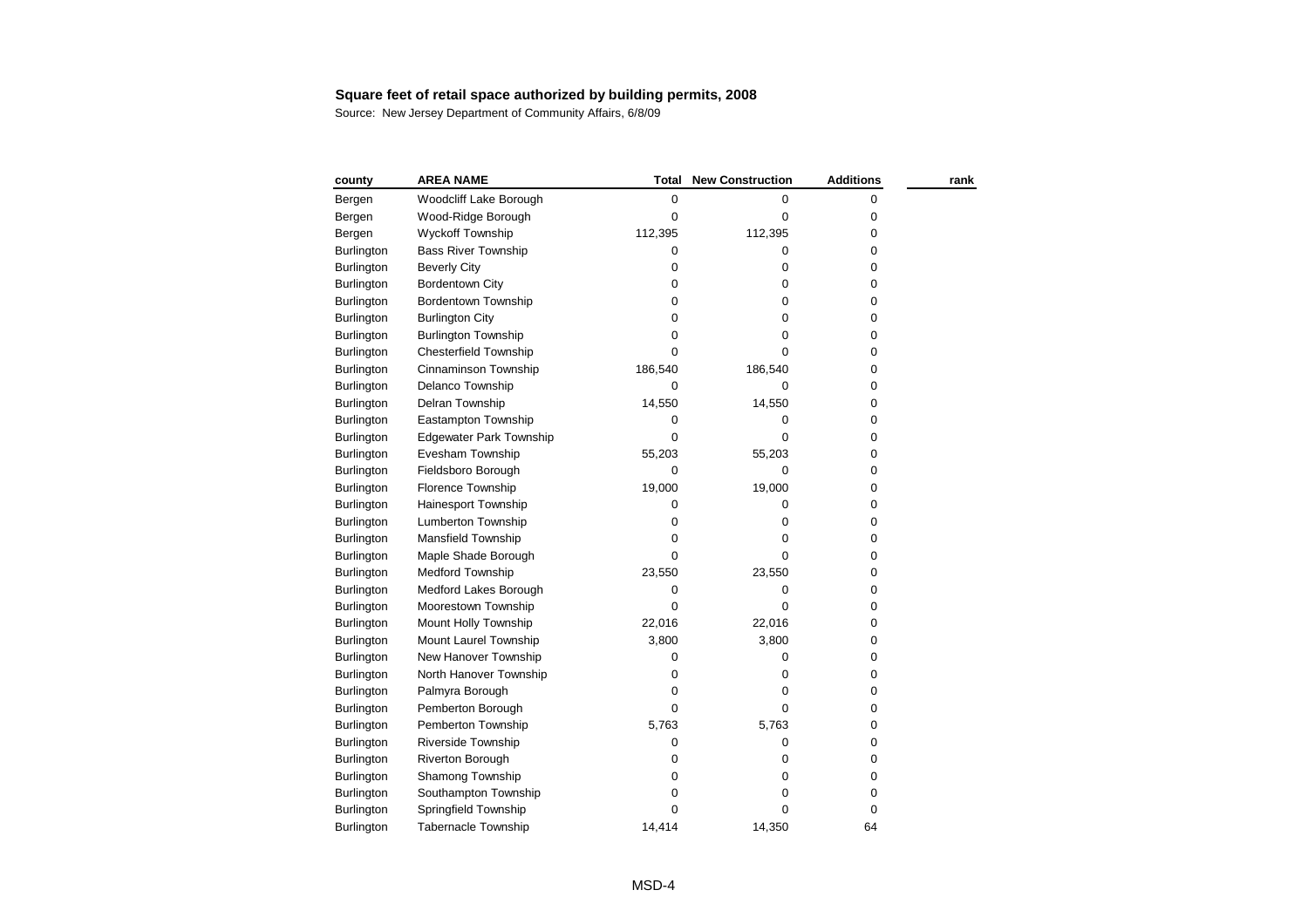| county            | <b>AREA NAME</b>           | Total       | <b>New Construction</b> | <b>Additions</b> | rank |
|-------------------|----------------------------|-------------|-------------------------|------------------|------|
| <b>Burlington</b> | <b>Washington Township</b> | 0           | 0                       | 0                |      |
| <b>Burlington</b> | <b>Westampton Township</b> | 21,320      | 21,320                  | 0                |      |
| <b>Burlington</b> | Willingboro Township       | 0           | 0                       | 0                |      |
| <b>Burlington</b> | <b>Woodland Township</b>   | 0           | 0                       | 0                |      |
| Burlington        | Wrightstown Borough        | $\mathbf 0$ | 0                       | 0                |      |
| Camden            | Audubon Borough            | $\mathbf 0$ | $\pmb{0}$               | 0                |      |
| Camden            | Audubon Park Borough       | 0           | 0                       | 0                |      |
| Camden            | Barrington Borough         | 0           | 0                       | 0                |      |
| Camden            | Bellmawr Borough           | $\Omega$    | 0                       | 0                |      |
| Camden            | Berlin Borough             | 0           | 0                       | 0                |      |
| Camden            | <b>Berlin Township</b>     | 0           | 0                       | 0                |      |
| Camden            | Brooklawn Borough          | 0           | 0                       | 0                |      |
| Camden            | Camden City                | 0           | 0                       | 0                |      |
| Camden            | Cherry Hill Township       | 216,449     | 102,466                 | 113,983          |      |
| Camden            | <b>Chesilhurst Borough</b> | 0           | 0                       | 0                |      |
| Camden            | Clementon Borough          | 2,940       | 2,940                   | 0                |      |
| Camden            | Collingswood Borough       | 0           | 0                       | 0                |      |
| Camden            | Gibbsboro Borough          | 0           | 0                       | 0                |      |
| Camden            | <b>Gloucester City</b>     | 0           | 0                       | 0                |      |
| Camden            | <b>Gloucester Township</b> | 32,935      | 32,935                  | 0                |      |
| Camden            | <b>Haddon Township</b>     | 0           | 0                       | 0                |      |
| Camden            | Haddonfield Borough        | 0           | 0                       | 0                |      |
| Camden            | Haddon Heights Borough     | 0           | 0                       | 0                |      |
| Camden            | Hi-nella Borough           | 0           | 0                       | 0                |      |
| Camden            | Laurel Springs Borough     | $\mathbf 0$ | 0                       | 0                |      |
| Camden            | Lawnside Borough           | 0           | 0                       | 0                |      |
| Camden            | Lindenwold Borough         | $\Omega$    | $\Omega$                | 0                |      |
| Camden            | Magnolia Borough           | 8,470       | 8,470                   | 0                |      |
| Camden            | Merchantville Borough      | 0           | 0                       | 0                |      |
| Camden            | Mount Ephraim Borough      | 0           | 0                       | 0                |      |
| Camden            | Oaklyn Borough             | $\Omega$    | $\mathbf 0$             | 0                |      |
| Camden            | Pennsauken Township        | 4,200       | 0                       | 4,200            |      |
| Camden            | Pine Hill Borough          | 0           | 0                       | 0                |      |
| Camden            | Pine Valley Borough        | 0           | 0                       | 0                |      |
| Camden            | Runnemede Borough          | 0           | 0                       | 0                |      |
| Camden            | Somerdale Borough          | 0           | 0                       | 0                |      |
| Camden            | <b>Stratford Borough</b>   | 0           | 0                       | 0                |      |
| Camden            | <b>Tavistock Borough</b>   | $\mathbf 0$ | 0                       | 0                |      |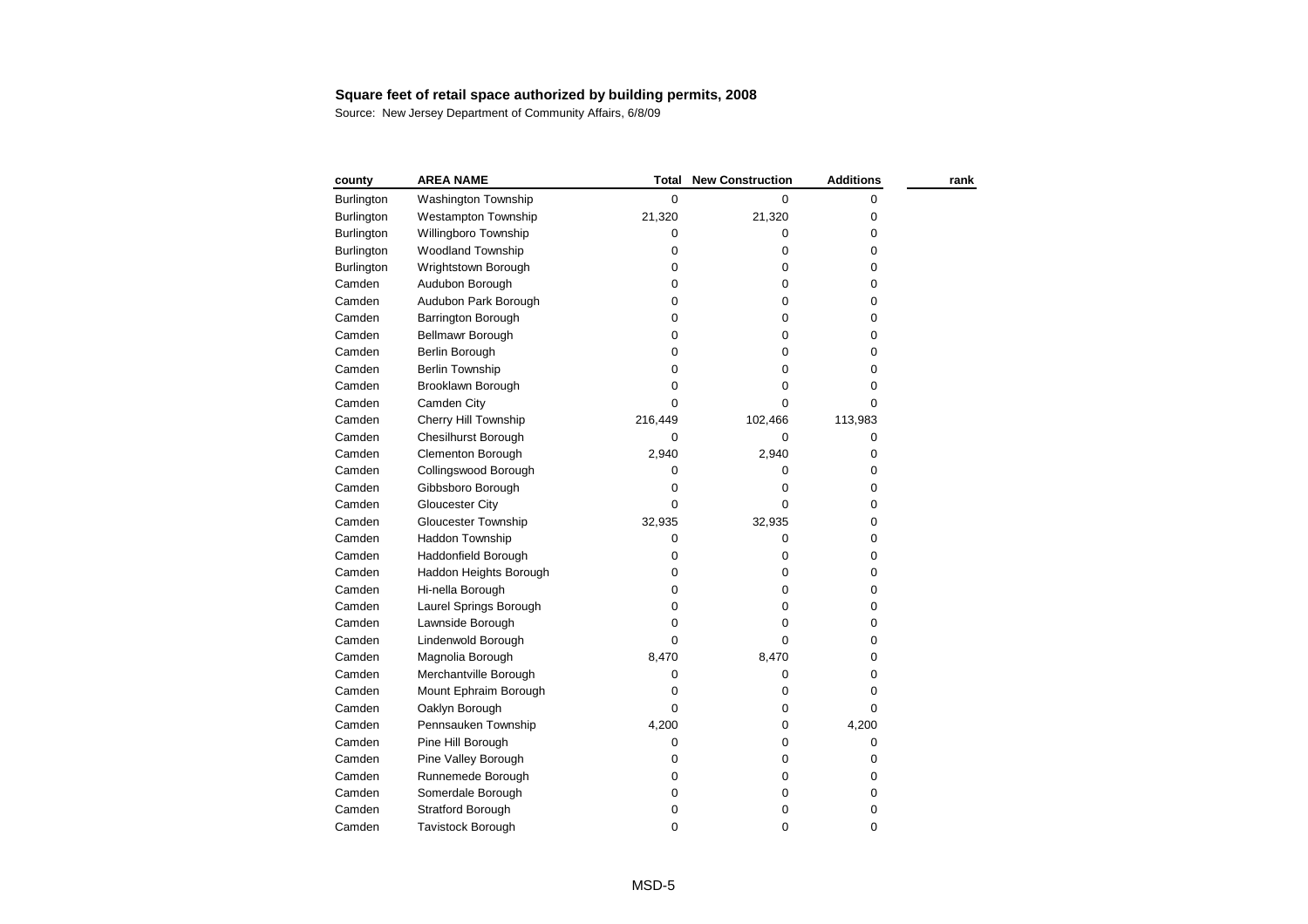| county     | <b>AREA NAME</b>                | Total     | <b>New Construction</b> | <b>Additions</b> | rank |
|------------|---------------------------------|-----------|-------------------------|------------------|------|
| Camden     | Voorhees Township               | 56,012    | 56,012                  | 0                |      |
| Camden     | Waterford Township              | 0         | 0                       | 0                |      |
| Camden     | Winslow Township                | 0         | 0                       | 0                |      |
| Camden     | Woodlynne Borough               | 0         | 0                       | 0                |      |
| Cape May   | Avalon Borough                  | 0         | $\mathbf 0$             | 0                |      |
| Cape May   | Cape May City                   | 3,328     | 3,328                   | 0                |      |
| Cape May   | Cape May Point Borough          | 0         | 0                       | 0                |      |
| Cape May   | Dennis Township                 | 4,474     | 4,474                   | 0                |      |
| Cape May   | Lower Township                  | 0         | 0                       | 0                |      |
| Cape May   | Middle Township                 | 3,320     | 3,320                   | 0                |      |
| Cape May   | North Wildwood City             | 0         | 0                       | 0                |      |
| Cape May   | Ocean City                      | 9,967     | 9,967                   | 0                |      |
| Cape May   | Sea Isle City                   | 0         | 0                       | 0                |      |
| Cape May   | Stone Harbor Borough            | 0         | 0                       | 0                |      |
| Cape May   | <b>Upper Township</b>           | 68,381    | 67,637                  | 744              |      |
| Cape May   | West Cape May Borough           | 0         | 0                       | 0                |      |
| Cape May   | West Wildwood Borough           | 0         | 0                       | 0                |      |
| Cape May   | <b>Wildwood City</b>            | 9,765     | 3,755                   | 6,010            |      |
| Cape May   | Wildwood Crest Borough          | 0         | 0                       | 0                |      |
| Cape May   | Woodbine Borough                | 0         | 0                       | 0                |      |
| Cumberland | <b>Bridgeton City</b>           | 14,259    | 14,259                  | 0                |      |
| Cumberland | <b>Commercial Township</b>      | 0         | 0                       | 0                |      |
| Cumberland | Deerfield Township              | 0         | 0                       | 0                |      |
| Cumberland | Downe Township                  | 0         | 0                       | 0                |      |
| Cumberland | <b>Fairfield Township</b>       | 0         | 0                       | 0                |      |
| Cumberland | <b>Greenwich Township</b>       | $\pmb{0}$ | 0                       | 0                |      |
| Cumberland | <b>Hopewell Township</b>        | 0         | 0                       | 0                |      |
| Cumberland | Lawrence Township               | 0         | 0                       | 0                |      |
| Cumberland | Maurice River Township          | $\Omega$  | 0                       | $\Omega$         |      |
| Cumberland | Millville City                  | 6,840     | 1,920                   | 4,920            |      |
| Cumberland | Shiloh Borough                  | 0         | 0                       | 0                |      |
| Cumberland | Stow Creek Township             | 0         | 0                       | $\mathbf 0$      |      |
| Cumberland | <b>Upper Deerfield Township</b> | 0         | 0                       | 0                |      |
| Cumberland | <b>Vineland City</b>            | 229,158   | 228,212                 | 946              |      |
| Essex      | <b>Belleville Town</b>          | 0         | 0                       | 0                |      |
| Essex      | <b>Bloomfield Township</b>      | 0         | 0                       | 0                |      |
| Essex      | Caldwell Township               | 0         | 0                       | 0                |      |
| Essex      | Cedar Grove Township            | 0         | 0                       | 0                |      |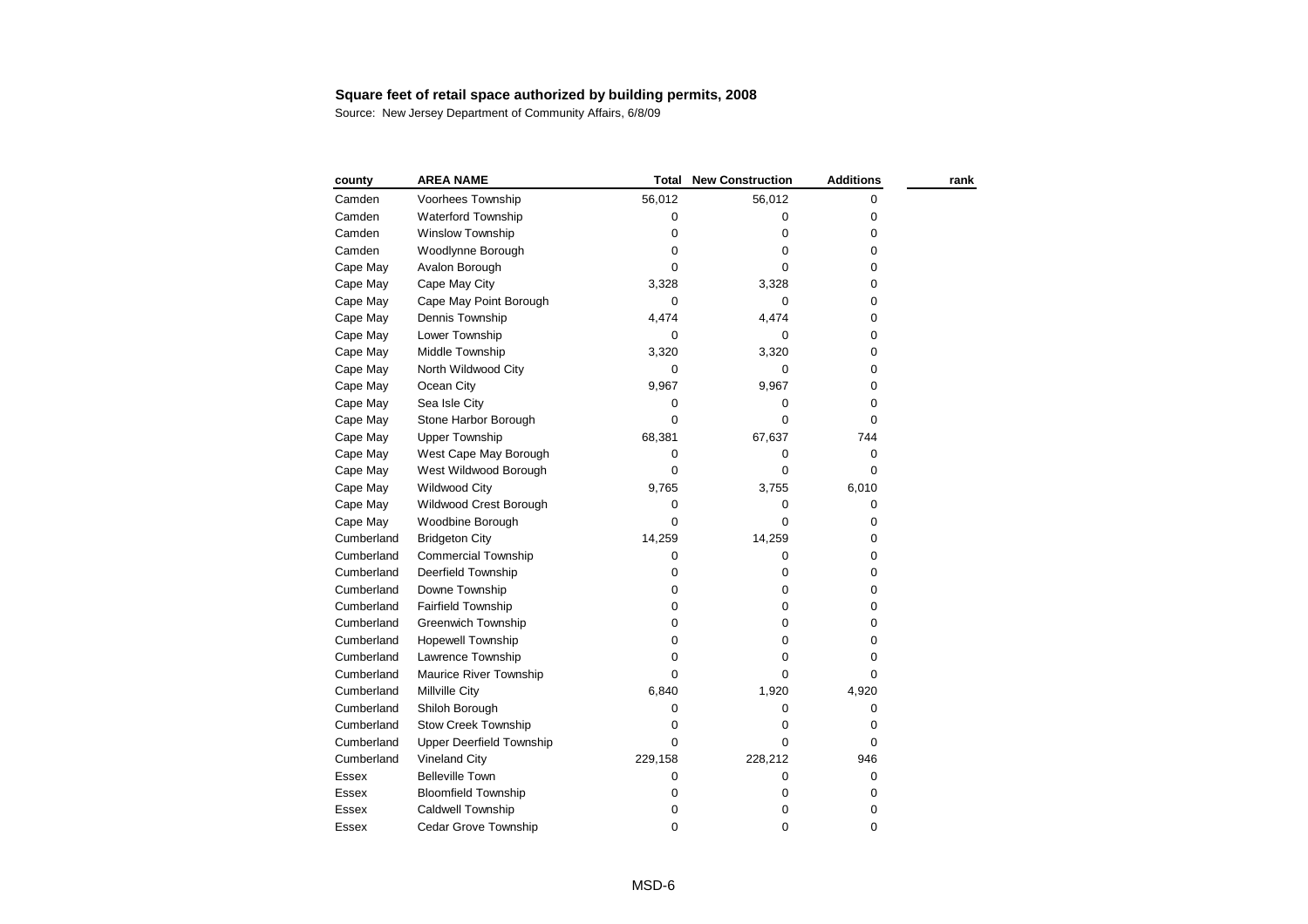| county       | <b>AREA NAME</b>            | Total     | <b>New Construction</b> | <b>Additions</b> | rank |
|--------------|-----------------------------|-----------|-------------------------|------------------|------|
| Essex        | East Orange City            | 0         | 0                       | 0                |      |
| Essex        | <b>Essex Fells Township</b> | 0         | 0                       | 0                |      |
| Essex        | <b>Fairfield Township</b>   | 3,008     | 3,008                   | 0                |      |
| Essex        | Glen Ridge Borough          | 0         | 0                       | 0                |      |
| Essex        | Irvington Township          | 2,900     | 2,900                   | 0                |      |
| <b>Essex</b> | Livingston Township         | 0         | 0                       | 0                |      |
| <b>Essex</b> | Maplewood Township          | 0         | 0                       | 0                |      |
| Essex        | Millburn Township           | 0         | 0                       | 0                |      |
| Essex        | Montclair Township          | 0         | 0                       | 0                |      |
| Essex        | <b>Newark City</b>          | 14,800    | 14,800                  | 0                |      |
| Essex        | North Caldwell Borough      | 0         | 0                       | 0                |      |
| Essex        | Nutley Township             | 0         | 0                       | 0                |      |
| Essex        | City of Orange Township     | 408       | 0                       | 408              |      |
| Essex        | Roseland Borough            | 0         | 0                       | 0                |      |
| Essex        | South Orange Village        | 0         | 0                       | 0                |      |
| Essex        | Verona Township             | 0         | 0                       | 0                |      |
| Essex        | West Caldwell Township      | 0         | 0                       | 0                |      |
| Essex        | West Orange Township        | 2,041     | 2,041                   | 0                |      |
| Gloucester   | Clayton Borough             | $\Omega$  | $\Omega$                | $\mathbf 0$      |      |
| Gloucester   | Deptford Township           | 222,349   | 222,157                 | 192              |      |
| Gloucester   | East Greenwich Township     | 0         | 0                       | 0                |      |
| Gloucester   | <b>Elk Township</b>         | 0         | 0                       | 0                |      |
| Gloucester   | Franklin Township           | 0         | 0                       | 0                |      |
| Gloucester   | Glassboro Borough           | 0         | 0                       | 0                |      |
| Gloucester   | <b>Greenwich Township</b>   | $\pmb{0}$ | 0                       | 0                |      |
| Gloucester   | Harrison Township           | 0         | 0                       | 0                |      |
| Gloucester   | Logan Township              | 1,632     | 0                       | 1,632            |      |
| Gloucester   | Mantua Township             | 420,637   | 420,637                 | 0                |      |
| Gloucester   | Monroe Township             | $\pmb{0}$ | 0                       | 0                |      |
| Gloucester   | National Park Borough       | 0         | 0                       | 0                |      |
| Gloucester   | Newfield Borough            | 0         | 0                       | 0                |      |
| Gloucester   | Paulsboro Borough           | $\Omega$  | 0                       | 0                |      |
| Gloucester   | Pitman Borough              | 0         | 0                       | 0                |      |
| Gloucester   | South Harrison Township     | 0         | 0                       | 0                |      |
| Gloucester   | Swedesborough Borough       | 0         | 0                       | 0                |      |
| Gloucester   | Washington Township         | 68,518    | 68,518                  | 0                |      |
| Gloucester   | Wenonah Borough             | 0         | 0                       | 0                |      |
| Gloucester   | West Deptford Township      | 0         | 0                       | 0                |      |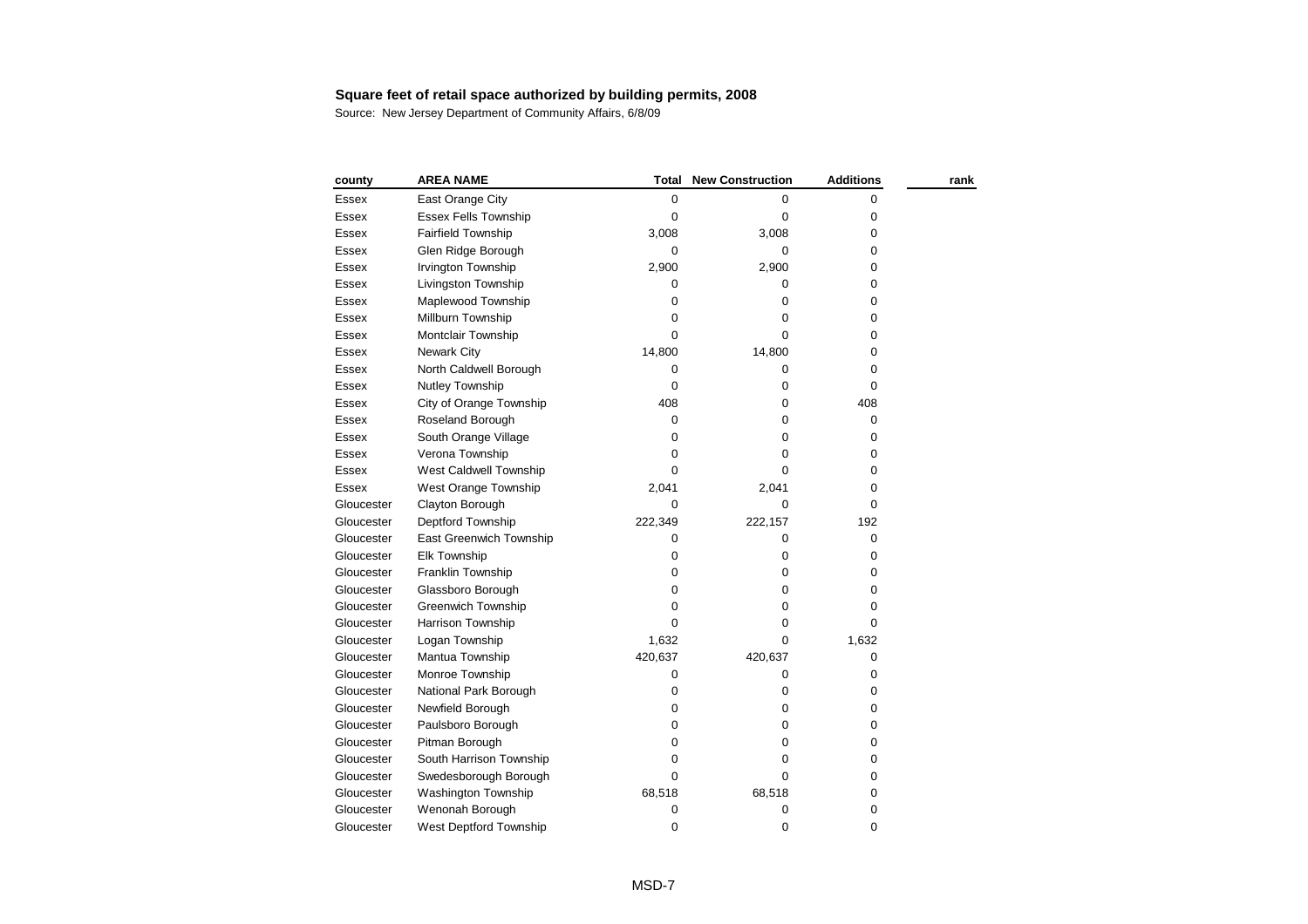| county     | <b>AREA NAME</b>          | Total       | <b>New Construction</b> | <b>Additions</b> | rank |
|------------|---------------------------|-------------|-------------------------|------------------|------|
| Gloucester | Westville Borough         | 0           | 0                       | 0                |      |
| Gloucester | <b>Woodbury City</b>      | 0           | 0                       | 0                |      |
| Gloucester | Woodbury Heights Borough  | 0           | 0                       | 0                |      |
| Gloucester | Woolwich Township         | 51,200      | 51,200                  | 0                |      |
| Hudson     | <b>Bayonne City</b>       | 0           | 0                       | 0                |      |
| Hudson     | East Newark Borough       | 0           | 0                       | 0                |      |
| Hudson     | Guttenberg Town           | 0           | 0                       | 0                |      |
| Hudson     | <b>Harrison Town</b>      | 0           | 0                       | 0                |      |
| Hudson     | Hoboken City              | 0           | 0                       | 0                |      |
| Hudson     | Jersey City               | 45,433      | 45,433                  | 0                |      |
| Hudson     | Kearny Town               | 0           | 0                       | 0                |      |
| Hudson     | North Bergen Township     | 0           | 0                       | 0                |      |
| Hudson     | Secaucus Town             | 0           | 0                       | 0                |      |
| Hudson     | <b>Union City</b>         | 0           | 0                       | 0                |      |
| Hudson     | Weehawken Township        | 0           | 0                       | 0                |      |
| Hudson     | West New York Town        | 0           | 0                       | 0                |      |
| Hunterdon  | Alexandria Township       | 0           | 0                       | 0                |      |
| Hunterdon  | Bethlehem Township        | 0           | 0                       | 0                |      |
| Hunterdon  | <b>Bloomsbury Borough</b> | 0           | 0                       | 0                |      |
| Hunterdon  | Califon Borough           | 0           | 0                       | 0                |      |
| Hunterdon  | <b>Clinton Town</b>       | $\mathbf 0$ | 0                       | 0                |      |
| Hunterdon  | Clinton Township          | 0           | 0                       | 0                |      |
| Hunterdon  | Delaware Township         | $\mathbf 0$ | 0                       | 0                |      |
| Hunterdon  | East Amwell Township      | 0           | 0                       | 0                |      |
| Hunterdon  | Flemington Borough        | 159,059     | 156,059                 | 3,000            |      |
| Hunterdon  | Franklin Township         | 0           | 0                       | 0                |      |
| Hunterdon  | Frenchtown Borough        | 0           | 0                       | 0                |      |
| Hunterdon  | Glen Gardner Borough      | 0           | 0                       | 0                |      |
| Hunterdon  | Hampton Borough           | 0           | 0                       | 0                |      |
| Hunterdon  | High Bridge Borough       | 0           | 0                       | 0                |      |
| Hunterdon  | <b>Holland Township</b>   | 0           | 0                       | 0                |      |
| Hunterdon  | Kingwood Township         | 0           | 0                       | 0                |      |
| Hunterdon  | Lambertville City         | 0           | 0                       | 0                |      |
| Hunterdon  | Lebanon Borough           | 0           | 0                       | 0                |      |
| Hunterdon  | Lebanon Township          | 0           | 0                       | 0                |      |
| Hunterdon  | Milford Borough           | 0           | 0                       | 0                |      |
| Hunterdon  | Raritan Township          | 204,678     | 204,678                 | 0                |      |
| Hunterdon  | Readington Township       | 0           | 0                       | 0                |      |
|            |                           |             |                         |                  |      |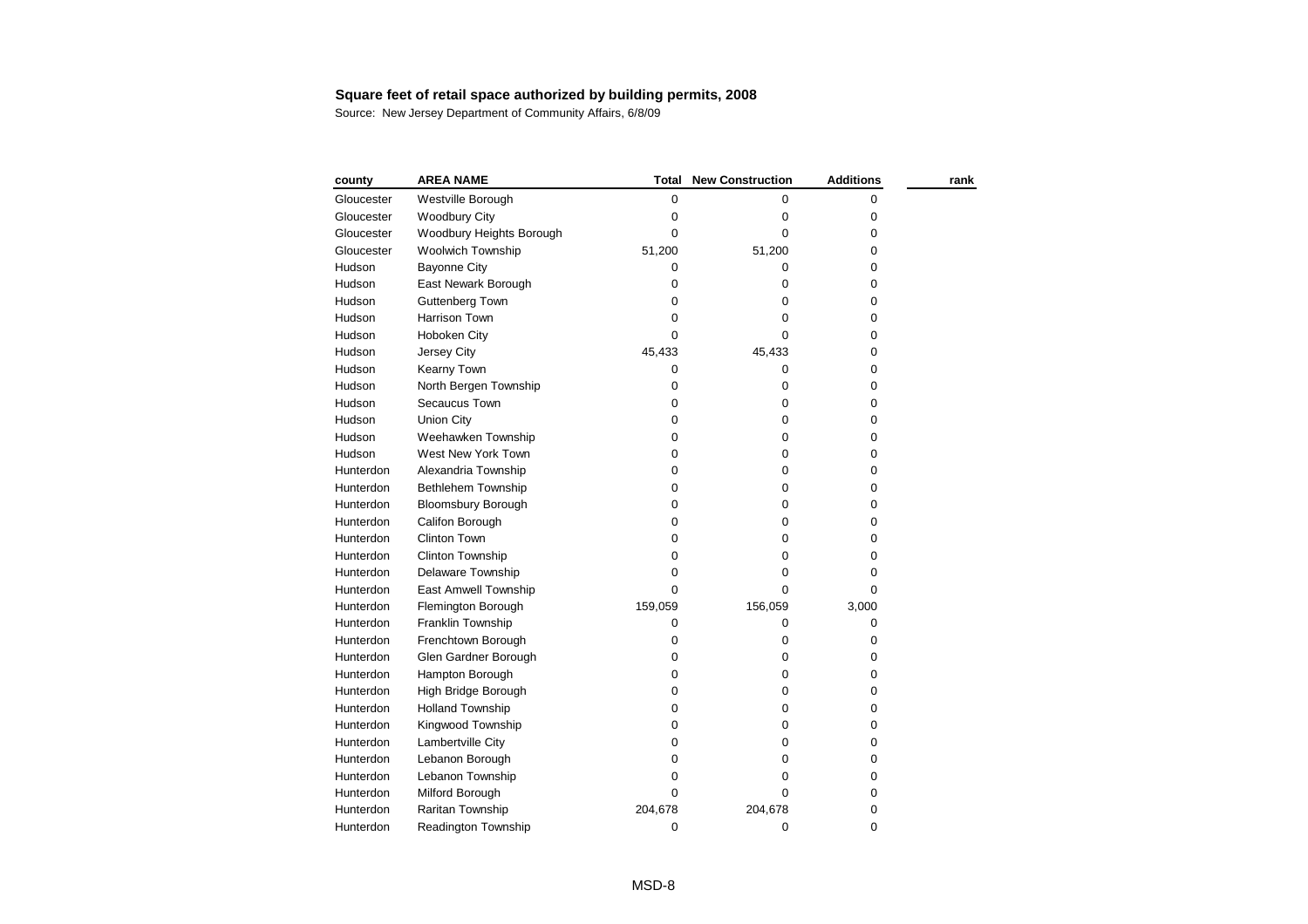| county           | <b>AREA NAME</b>             | <b>Total</b> | <b>New Construction</b> | <b>Additions</b> | rank |
|------------------|------------------------------|--------------|-------------------------|------------------|------|
| Hunterdon        | Stockton Borough             | 0            | 0                       | 0                |      |
| Hunterdon        | Tewksbury Township           | 0            | 0                       | 0                |      |
| Hunterdon        | Union Township               | 5,449        | 0                       | 5,449            |      |
| Hunterdon        | West Amwell Township         | 0            | 0                       | 0                |      |
| Mercer           | East Windsor Township        | 0            | 0                       | 0                |      |
| Mercer           | Ewing Township               | $\Omega$     | 0                       | 0                |      |
| Mercer           | Hamilton Township            | 322,510      | 322,510                 | 0                |      |
| Mercer           | <b>Hightstown Borough</b>    | 0            | 0                       | 0                |      |
| Mercer           | Hopewell Borough             | 0            | 0                       | 0                |      |
| Mercer           | <b>Hopewell Township</b>     | 0            | 0                       | 0                |      |
| Mercer           | Lawrence Township            | 21,570       | 21,570                  | 0                |      |
| Mercer           | Pennington Borough           | 0            | 0                       | 0                |      |
| Mercer           | Princeton Borough            | 0            | 0                       | 0                |      |
| Mercer           | Princeton Township           | $\pmb{0}$    | 0                       | 0                |      |
| Mercer           | <b>Trenton City</b>          | 0            | 0                       | 0                |      |
| Mercer           | Robbinsville Township        | 0            | 0                       | 0                |      |
| Mercer           | West Windsor Township        | 0            | 0                       | 0                |      |
| <b>Middlesex</b> | Carteret Borough             | 0            | 0                       | 0                |      |
| <b>Middlesex</b> | Cranbury Township            | 0            | 0                       | 0                |      |
| <b>Middlesex</b> | Dunellen Borough             | $\Omega$     | 0                       | 0                |      |
| <b>Middlesex</b> | East Brunswick Township      | 259,000      | 259,000                 | 0                |      |
| Middlesex        | Edison Township              | 49,100       | 49,100                  | 0                |      |
| Middlesex        | Helmetta Borough             | 0            | 0                       | 0                |      |
| Middlesex        | <b>Highland Park Borough</b> | $\pmb{0}$    | 0                       | 0                |      |
| Middlesex        | Jamesburg Borough            | $\Omega$     | $\Omega$                | $\Omega$         |      |
| Middlesex        | Old Bridge Township          | 9,666        | 4,230                   | 5,436            |      |
| Middlesex        | Metuchen Borough             | 0            | 0                       | 0                |      |
| Middlesex        | Middlesex Borough            | 0            | 0                       | 0                |      |
| Middlesex        | Milltown Borough             | 0            | 0                       | 0                |      |
| Middlesex        | Monroe Township              | $\Omega$     | 0                       | 0                |      |
| Middlesex        | New Brunswick City           | 38,000       | 38,000                  | 0                |      |
| Middlesex        | North Brunswick Township     | 27,341       | 27,341                  | 0                |      |
| Middlesex        | Perth Amboy City             | 4,831        | 4,831                   | 0                |      |
| Middlesex        | Piscataway Township          | 0            | 0                       | 0                |      |
| Middlesex        | Plainsboro Township          | 0            | 0                       | 0                |      |
| Middlesex        | Sayreville Borough           | 0            | 0                       | 0                |      |
| Middlesex        | South Amboy City             | 0            | 0                       | 0                |      |
| Middlesex        | South Brunswick Township     | 0            | 0                       | 0                |      |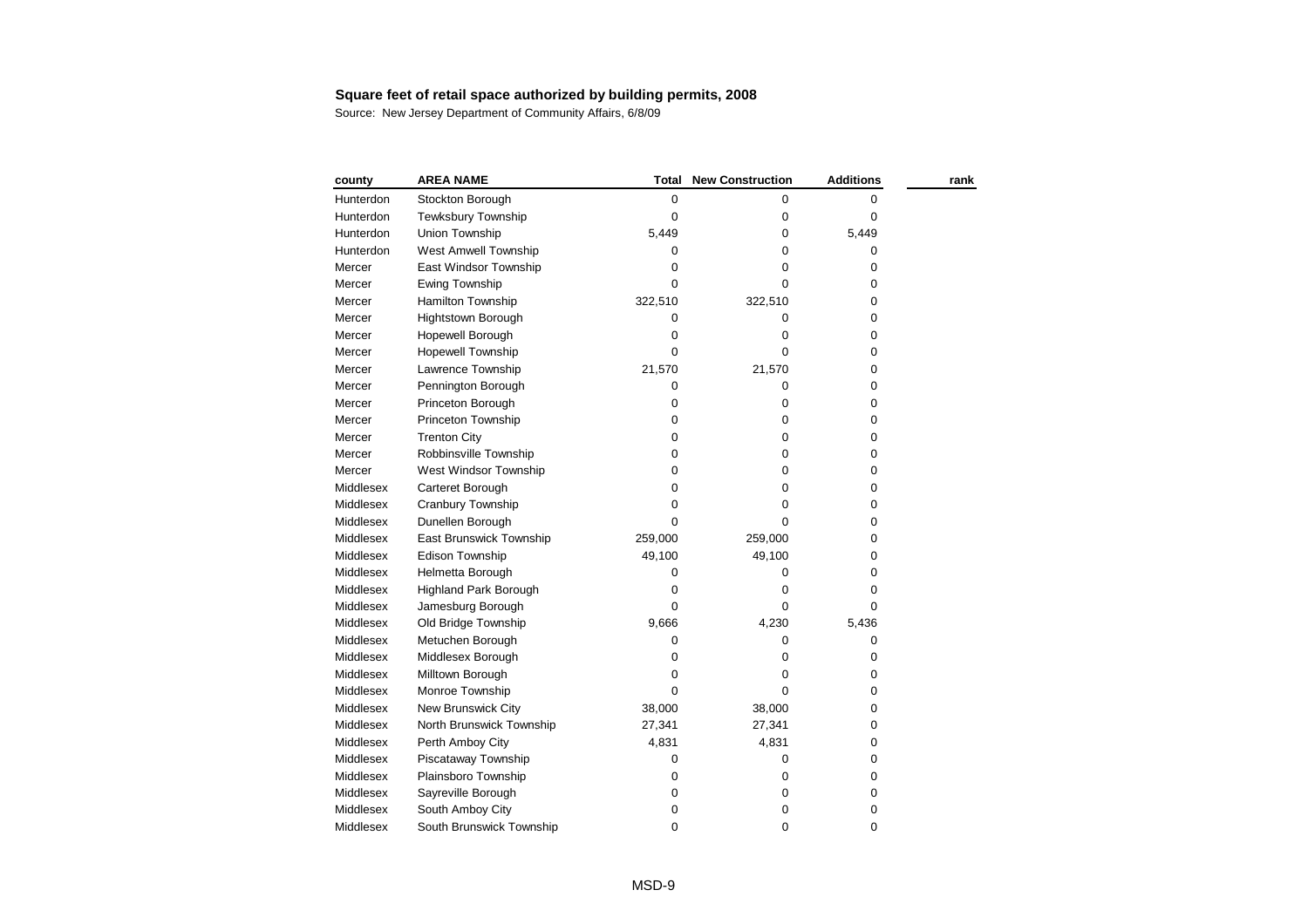| county    | <b>AREA NAME</b>           | Total       | <b>New Construction</b> | <b>Additions</b> | rank |
|-----------|----------------------------|-------------|-------------------------|------------------|------|
| Middlesex | South Plainfield Borough   | 1,618       | 0                       | 1,618            |      |
| Middlesex | South River Borough        | 0           | 0                       | 0                |      |
| Middlesex | Spotswood Borough          | 0           | 0                       | 0                |      |
| Middlesex | Woodbridge Township        | 30,273      | 26,702                  | 3,571            |      |
| Monmouth  | Allenhurst Borough         | 0           | 0                       | 0                |      |
| Monmouth  | Allentown Borough          | 0           | 0                       | 0                |      |
| Monmouth  | <b>Asbury Park City</b>    | $\Omega$    | 0                       | 0                |      |
| Monmouth  | Atlantic Highlands Borough | 5,510       | 5,510                   | 0                |      |
| Monmouth  | Avon-by-the-Sea Borough    | 0           | 0                       | 0                |      |
| Monmouth  | Belmar Borough             | 0           | 0                       | 0                |      |
| Monmouth  | Bradley Beach Borough      | 669         | 0                       | 669              |      |
| Monmouth  | <b>Brielle Borough</b>     | $\pmb{0}$   | 0                       | 0                |      |
| Monmouth  | <b>Colts Neck Township</b> | 0           | 0                       | 0                |      |
| Monmouth  | Deal Borough               | $\Omega$    | 0                       | 0                |      |
| Monmouth  | Eatontown Borough          | 9,679       | 9,679                   | 0                |      |
| Monmouth  | Englishtown Borough        | 0           | 0                       | 0                |      |
| Monmouth  | Fair Haven Borough         | 0           | 0                       | 0                |      |
| Monmouth  | Farmingdale Borough        | 0           | 0                       | 0                |      |
| Monmouth  | Freehold Borough           | 0           | 0                       | 0                |      |
| Monmouth  | Freehold Township          | 0           | 0                       | 0                |      |
| Monmouth  | <b>Highlands Borough</b>   | 0           | $\pmb{0}$               | 0                |      |
| Monmouth  | <b>Holmdel Township</b>    | $\Omega$    | 0                       | 0                |      |
| Monmouth  | <b>Howell Township</b>     | 2,219       | 0                       | 2,219            |      |
| Monmouth  | Interlaken Borough         | 0           | 0                       | 0                |      |
| Monmouth  | Keansburg Borough          | 0           | 0                       | 0                |      |
| Monmouth  | Keyport Borough            | 0           | 0                       | 0                |      |
| Monmouth  | Little Silver Borough      | 0           | 0                       | 0                |      |
| Monmouth  | Loch Arbour Village        | 0           | 0                       | 0                |      |
| Monmouth  | Long Branch City           | 0           | 0                       | 0                |      |
| Monmouth  | Manalapan Township         | 0           | 0                       | 0                |      |
| Monmouth  | Manasquan Borough          | 918         | 0                       | 918              |      |
| Monmouth  | Marlboro Township          | $\mathbf 0$ | 0                       | 0                |      |
| Monmouth  | Matawan Borough            | 5,480       | 0                       | 5,480            |      |
| Monmouth  | Aberdeen Township          | 0           | 0                       | 0                |      |
| Monmouth  | Middletown Township        | 0           | 0                       | 0                |      |
| Monmouth  | Millstone Township         | 0           | 0                       | 0                |      |
| Monmouth  | Monmouth Beach Borough     | 0           | 0                       | 0                |      |
| Monmouth  | Neptune Township           | 0           | 0                       | 0                |      |
|           |                            |             |                         |                  |      |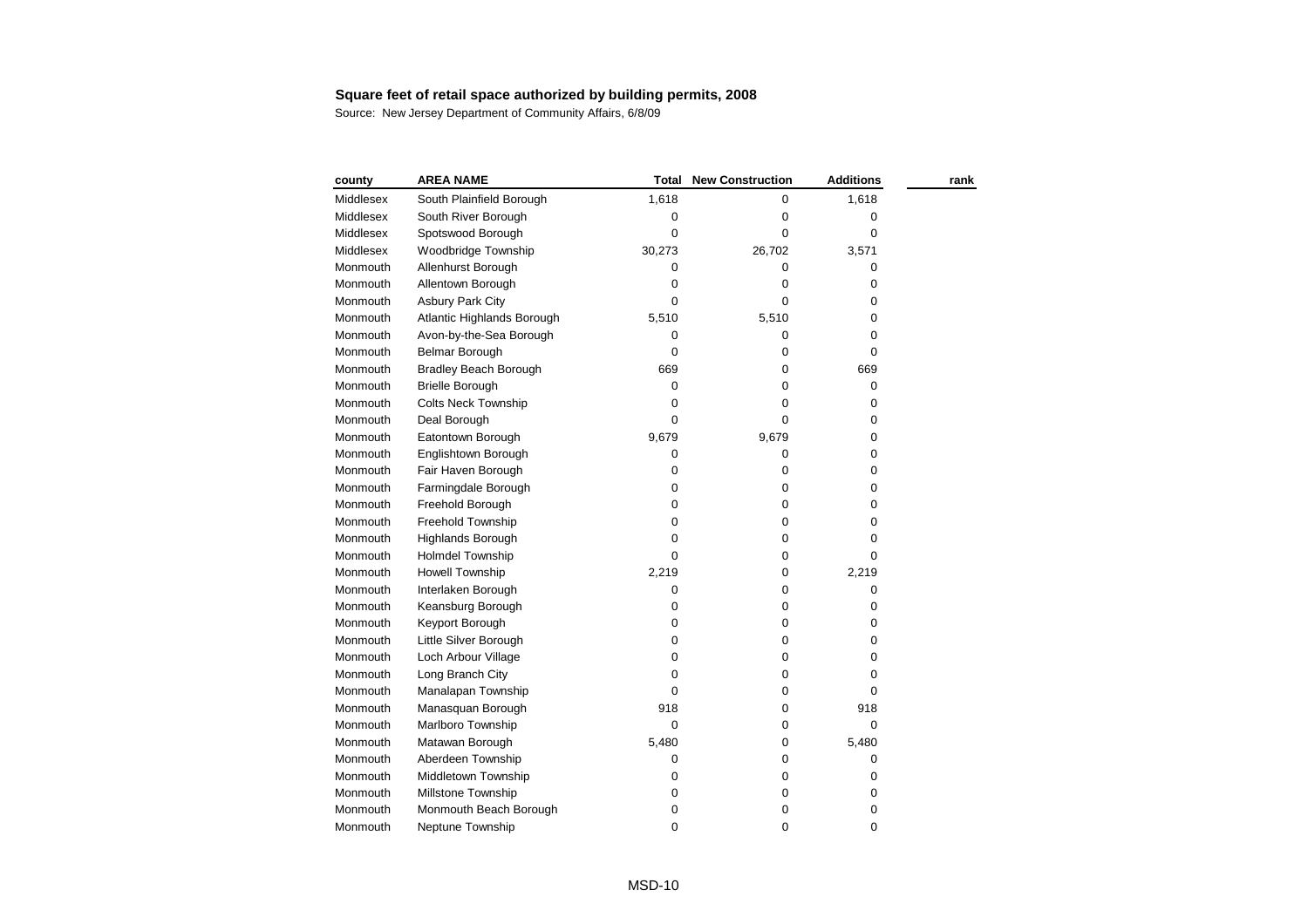| county        | <b>AREA NAME</b>            | Total     | <b>New Construction</b> | <b>Additions</b> | rank |
|---------------|-----------------------------|-----------|-------------------------|------------------|------|
| Monmouth      | Neptune City Borough        | 2,954     | 2,954                   | 0                |      |
| Monmouth      | <b>Tinton Falls Borough</b> | 326,241   | 326,241                 | 0                |      |
| Monmouth      | Ocean Township              | 50,000    | 50,000                  | 0                |      |
| Monmouth      | Oceanport Borough           | 0         | 0                       | 0                |      |
| Monmouth      | <b>Hazlet Township</b>      | 8,361     | 0                       | 8,361            |      |
| Monmouth      | Red Bank Borough            | 0         | 0                       | 0                |      |
| Monmouth      | Roosevelt Borough           | 0         | 0                       | 0                |      |
| Monmouth      | Rumson Borough              | 0         | 0                       | 0                |      |
| Monmouth      | Sea Bright Borough          | 0         | 0                       | 0                |      |
| Monmouth      | Sea Girt Borough            | 0         | 0                       | 0                |      |
| Monmouth      | Shrewsbury Borough          | 0         | 0                       | 0                |      |
| Monmouth      | Shrewsbury Township         | $\Omega$  | 0                       | 0                |      |
| Monmouth      | Lake Como Borough           | 2,577     | 2,577                   | 0                |      |
| Monmouth      | Spring Lake Borough         | 0         | 0                       | 0                |      |
| Monmouth      | Spring Lake Heights Boro    | $\pmb{0}$ | 0                       | 0                |      |
| Monmouth      | Union Beach Borough         | 0         | 0                       | 0                |      |
| Monmouth      | Upper Freehold Township     | 0         | 0                       | 0                |      |
| Monmouth      | Wall Township               | 4         | 1                       | 3                |      |
| Monmouth      | West Long Branch Borough    | 0         | 0                       | 0                |      |
| <b>Morris</b> | <b>Boonton Town</b>         | 0         | 0                       | 0                |      |
| Morris        | <b>Boonton Township</b>     | $\pmb{0}$ | 0                       | 0                |      |
| Morris        | <b>Butler Borough</b>       | 0         | 0                       | 0                |      |
| Morris        | Chatham Borough             | $\pmb{0}$ | 0                       | 0                |      |
| Morris        | Chatham Township            | 0         | 0                       | 0                |      |
| Morris        | Chester Borough             | 0         | 0                       | 0                |      |
| Morris        | Chester Township            | 0         | 0                       | 0                |      |
| Morris        | Denville Township           | 0         | 0                       | 0                |      |
| Morris        | Dover Town                  | 0         | 0                       | 0                |      |
| <b>Morris</b> | East Hanover Township       | 0         | 0                       | 0                |      |
| Morris        | Florham Park Borough        | 0         | 0                       | 0                |      |
| Morris        | <b>Hanover Township</b>     | 12,499    | 0                       | 12,499           |      |
| Morris        | <b>Harding Township</b>     | 264       | 0                       | 264              |      |
| Morris        | Jefferson Township          | 0         | 0                       | 0                |      |
| Morris        | Kinnelon Borough            | $\pmb{0}$ | 0                       | 0                |      |
| Morris        | Lincoln Park Borough        | 0         | $\mathbf 0$             | 0                |      |
| Morris        | Madison Borough             | 11,020    | 11,020                  | 0                |      |
| Morris        | Mendham Borough             | 0         | 0                       | 0                |      |
| Morris        | Mendham Township            | 0         | 0                       | 0                |      |
|               |                             |           |                         |                  |      |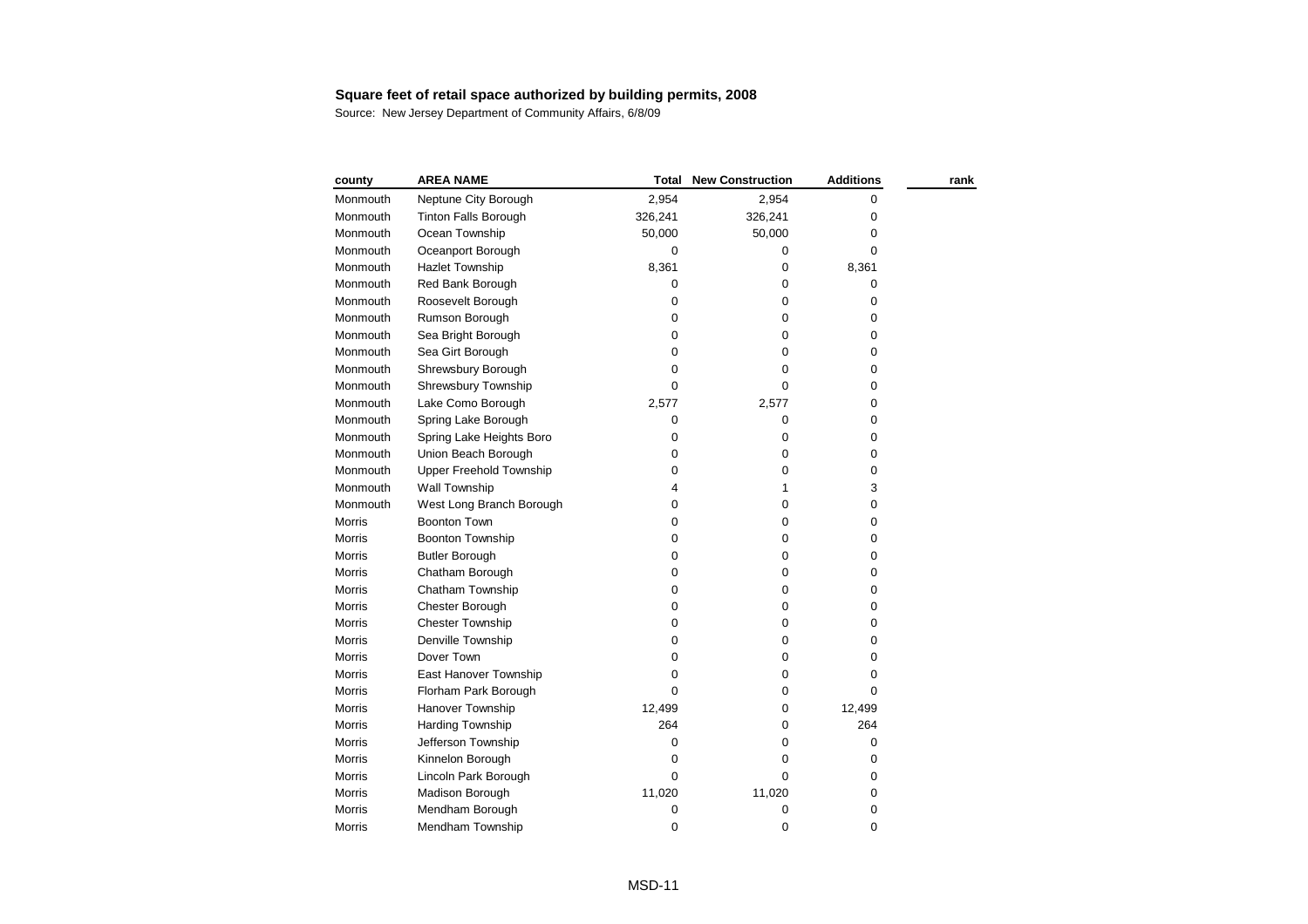# **Square feet of retail space authorized by building permits, 2008**<br>Source: New Jersey Department of Community Affairs, 6/8/09

| county | <b>AREA NAME</b>           | <b>Total</b>   | <b>New Construction</b> | <b>Additions</b> | rank |
|--------|----------------------------|----------------|-------------------------|------------------|------|
| Morris | Mine Hill Township         | 0              | 0                       | 0                |      |
| Morris | Montville Township         | 0              | 0                       | 0                |      |
| Morris | Morris Township            | 0              | 0                       | 0                |      |
| Morris | Morris Plains Borough      | $\mathbf 0$    | 0                       | 0                |      |
| Morris | Morristown Town            | 39,179         | 39,126                  | 53               |      |
| Morris | Mountain Lakes Borough     | 0              | 0                       | 0                |      |
| Morris | Mount Arlington Borough    | $\mathbf 0$    | 0                       | 0                |      |
| Morris | Mount Olive Township       | 16,173         | 12,473                  | 3,700            |      |
| Morris | Netcong Borough            | 0              | 0                       | 0                |      |
| Morris | Parsippany-Troy Hills Twp  | 9,164          | 6,625                   | 2,539            |      |
| Morris | Long Hill Township         | 0              | 0                       | 0                |      |
| Morris | Pequannock Township        | 0              | 0                       | 0                |      |
| Morris | Randolph Township          | 0              | 0                       | 0                |      |
| Morris | Riverdale Borough          | 0              | 0                       | 0                |      |
| Morris | Rockaway Borough           | $\overline{2}$ | $\overline{2}$          | 0                |      |
| Morris | Rockaway Township          | $\pmb{0}$      | 0                       | 0                |      |
| Morris | Roxbury Township           | 0              | 0                       | 0                |      |
| Morris | Victory Gardens Borough    | $\Omega$       | $\Omega$                | 0                |      |
| Morris | Washington Township        | 6,654          | 6,654                   | 0                |      |
| Morris | Wharton Borough            | 0              | 0                       | 0                |      |
| Ocean  | Barnegat Light Borough     | 576            | 576                     | 0                |      |
| Ocean  | Bay Head Borough           | $\pmb{0}$      | $\mathbf 0$             | 0                |      |
| Ocean  | Beach Haven Borough        | 0              | 0                       | 0                |      |
| Ocean  | Beachwood Borough          | 0              | 0                       | 0                |      |
| Ocean  | <b>Berkeley Township</b>   | $\Omega$       | 0                       | 0                |      |
| Ocean  | <b>Brick Township</b>      | 410,081        | 408,261                 | 1,820            |      |
| Ocean  | Toms River Township        | 14,496         | 14,496                  | 0                |      |
| Ocean  | Eagleswood Township        | 0              | 0                       | 0                |      |
| Ocean  | Harvey Cedars Borough      | $\mathbf 0$    | 0                       | 0                |      |
| Ocean  | Island Heights Borough     | 0              | 0                       | 0                |      |
| Ocean  | Jackson Township           | 518            | 518                     | 0                |      |
| Ocean  | Lacey Township             | 123,068        | 123,068                 | 0                |      |
| Ocean  | Lakehurst Borough          | $\mathbf 0$    | 0                       | 0                |      |
| Ocean  | Lakewood Township          | 23,966         | 10,846                  | 13,120           |      |
| Ocean  | Lavallette Borough         | $\mathbf 0$    | 0                       | 0                |      |
| Ocean  | Little Egg Harbor Township | 8,071          | 8,071                   | 0                |      |
| Ocean  | Long Beach Township        | 4,142          | 0                       | 4,142            |      |
| Ocean  | Manchester Township        | 144,010        | 144,010                 | 0                |      |
|        |                            |                |                         |                  |      |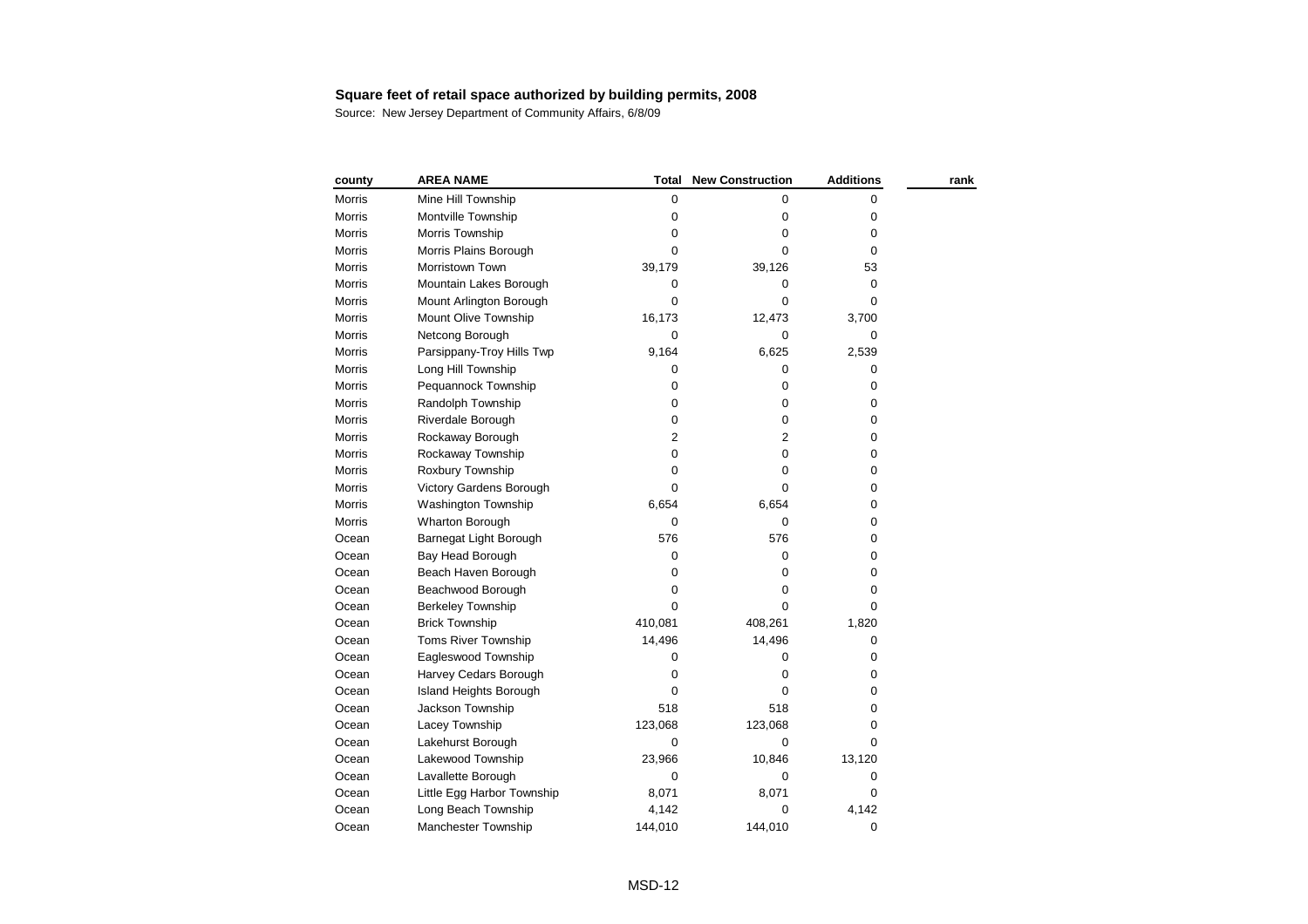| county  | <b>AREA NAME</b>            | Total       | <b>New Construction</b> | <b>Additions</b> | rank |
|---------|-----------------------------|-------------|-------------------------|------------------|------|
| Ocean   | Mantoloking Borough         | 0           | 0                       | 0                |      |
| Ocean   | Ocean Township              | 34,202      | 34,202                  | 0                |      |
| Ocean   | Ocean Gate Borough          | 0           | $\Omega$                | 0                |      |
| Ocean   | Pine Beach Borough          | 0           | 0                       | 0                |      |
| Ocean   | <b>Plumsted Township</b>    | 9,711       | 9,711                   | 0                |      |
| Ocean   | Point Pleasant Borough      | $\Omega$    | $\Omega$                | 0                |      |
| Ocean   | Point Pleasant Beach Boro   | 0           | 0                       | 0                |      |
| Ocean   | Seaside Heights Borough     | 0           | 0                       | 0                |      |
| Ocean   | Seaside Park Borough        | 0           | 0                       | 0                |      |
| Ocean   | Ship Bottom Borough         | 7,474       | 7,474                   | 0                |      |
| Ocean   | South Toms River Borough    | 0           | 0                       | 0                |      |
| Ocean   | <b>Stafford Township</b>    | 32,007      | 32,007                  | 0                |      |
| Ocean   | Surf City Borough           | 0           | 0                       | 0                |      |
| Ocean   | <b>Tuckerton Borough</b>    | 0           | 0                       | 0                |      |
| Ocean   | <b>Barnegat Township</b>    | 8,000       | 8,000                   | 0                |      |
| Passaic | <b>Bloomingdale Borough</b> | 0           | $\mathbf 0$             | 0                |      |
| Passaic | <b>Clifton City</b>         | 117,450     | 117,450                 | 0                |      |
| Passaic | Haledon Borough             | 0           | 0                       | 0                |      |
| Passaic | Hawthorne Borough           | 0           | 0                       | 0                |      |
| Passaic | Little Falls Township       | 0           | 0                       | 0                |      |
| Passaic | North Haledon Borough       | 0           | 0                       | 0                |      |
| Passaic | Passaic City                | 0           | 0                       | 0                |      |
| Passaic | Paterson City               | 12,281      | 12,281                  | 0                |      |
| Passaic | Pompton Lakes Borough       | 0           | 0                       | 0                |      |
| Passaic | Prospect Park Borough       | 0           | 0                       | 0                |      |
| Passaic | Ringwood Borough            | 0           | 0                       | 0                |      |
| Passaic | <b>Totowa Borough</b>       | $\pmb{0}$   | 0                       | 0                |      |
| Passaic | Wanaque Borough             | 0           | 0                       | 0                |      |
| Passaic | Wayne Township              | $\Omega$    | $\Omega$                | 0                |      |
| Passaic | West Milford Township       | 12,610      | 12,610                  | 0                |      |
| Passaic | Woodland Park Borough       | 2,052       | 2,052                   | 0                |      |
| Salem   | Alloway Township            | $\mathbf 0$ | 0                       | 0                |      |
| Salem   | Elmer Borough               | 0           | 0                       | 0                |      |
| Salem   | Elsinboro Township          | 0           | 0                       | 0                |      |
| Salem   | Lower Alloways Creek Twp    | 0           | 0                       | 0                |      |
| Salem   | Mannington Township         | 0           | 0                       | 0                |      |
| Salem   | <b>Oldmans Township</b>     | 0           | 0                       | 0                |      |
| Salem   | Penns Grove Borough         | 0           | 0                       | 0                |      |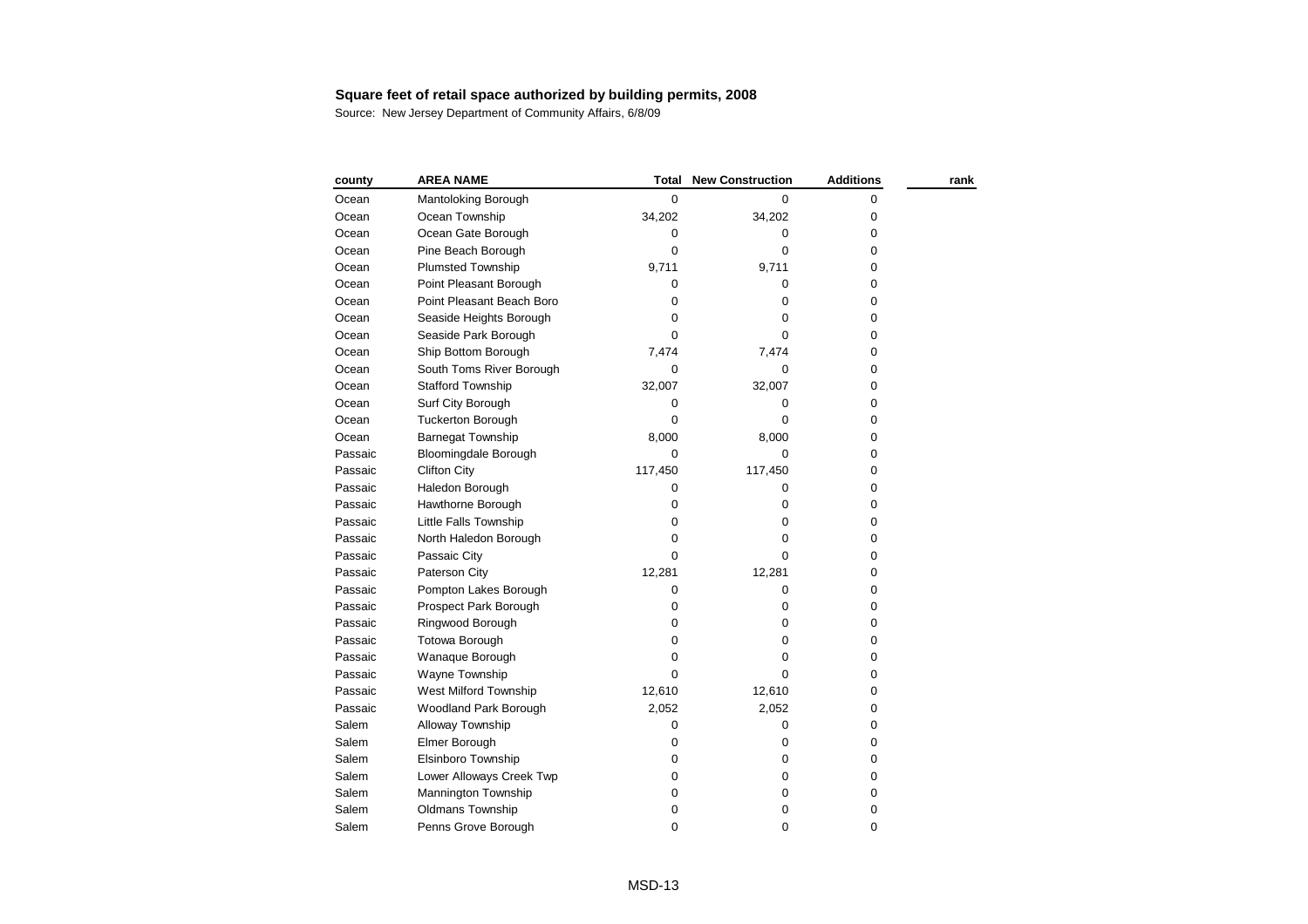# **Square feet of retail space authorized by building permits, 2008**<br>Source: New Jersey Department of Community Affairs, 6/8/09

| county        | <b>AREA NAME</b>                 | <b>Total</b> | <b>New Construction</b> | <b>Additions</b> | rank |
|---------------|----------------------------------|--------------|-------------------------|------------------|------|
| Salem         | Pennsville Township              | 0            | 0                       | 0                |      |
| Salem         | Pilesgrove Township              | 0            | $\pmb{0}$               | 0                |      |
| Salem         | Pittsgrove Township              | 0            | 0                       | 0                |      |
| Salem         | Quinton Township                 | 0            | $\pmb{0}$               | 0                |      |
| Salem         | Salem City                       | 0            | 0                       | 0                |      |
| Salem         | Carneys Point Township           | 0            | 0                       | 0                |      |
| Salem         | <b>Upper Pittsgrove Township</b> | 0            | 0                       | 0                |      |
| Salem         | Woodstown Borough                | 0            | 0                       | 0                |      |
| Somerset      | <b>Bedminster Township</b>       | 0            | $\pmb{0}$               | 0                |      |
| Somerset      | <b>Bernards Township</b>         | 0            | 0                       | 0                |      |
| Somerset      | Bernardsville Borough            | 0            | $\pmb{0}$               | 0                |      |
| Somerset      | Bound Brook Borough              | 0            | 0                       | 0                |      |
| Somerset      | <b>Branchburg Township</b>       | 0            | 0                       | 0                |      |
| Somerset      | <b>Bridgewater Township</b>      | 0            | 0                       | 0                |      |
| Somerset      | Far Hills Borough                | 0            | 0                       | 0                |      |
| Somerset      | Franklin Township                | 193,403      | 193,403                 | 0                |      |
| Somerset      | Green Brook Township             | 0            | 0                       | 0                |      |
| Somerset      | Hillsborough Township            | 23,979       | 23,979                  | 0                |      |
| Somerset      | Manville Borough                 | 0            | 0                       | 0                |      |
| Somerset      | Millstone Borough                | 0            | 0                       | 0                |      |
| Somerset      | Montgomery Township              | 0            | 0                       | 0                |      |
| Somerset      | North Plainfield Borough         | $\mathbf 0$  | 0                       | 0                |      |
| Somerset      | Peapack-Gladstone Boro           | 0            | 0                       | 0                |      |
| Somerset      | Raritan Borough                  | 3,403        | 3,403                   | 0                |      |
| Somerset      | Rocky Hill Borough               | 0            | 0                       | 0                |      |
| Somerset      | Somerville Borough               | 0            | 0                       | 0                |      |
| Somerset      | South Bound Brook Boro           | 0            | 0                       | 0                |      |
| Somerset      | Warren Township                  | 0            | 0                       | 0                |      |
| Somerset      | Watchung Borough                 | 0            | 0                       | 0                |      |
| Sussex        | Andover Borough                  | 0            | 0                       | 0                |      |
| <b>Sussex</b> | Andover Township                 | 0            | $\pmb{0}$               | 0                |      |
| <b>Sussex</b> | <b>Branchville Borough</b>       | 0            | $\pmb{0}$               | 0                |      |
| <b>Sussex</b> | <b>Byram Township</b>            | 0            | $\pmb{0}$               | 0                |      |
| <b>Sussex</b> | Frankford Township               | 0            | $\pmb{0}$               | 0                |      |
| Sussex        | Franklin Borough                 | 0            | 0                       | 0                |      |
| Sussex        | Fredon Township                  | 0            | 0                       | 0                |      |
| <b>Sussex</b> | Green Township                   | 0            | 0                       | 0                |      |
| Sussex        | Hamburg Borough                  | 2,520        | 2,520                   | 0                |      |
|               |                                  |              |                         |                  |      |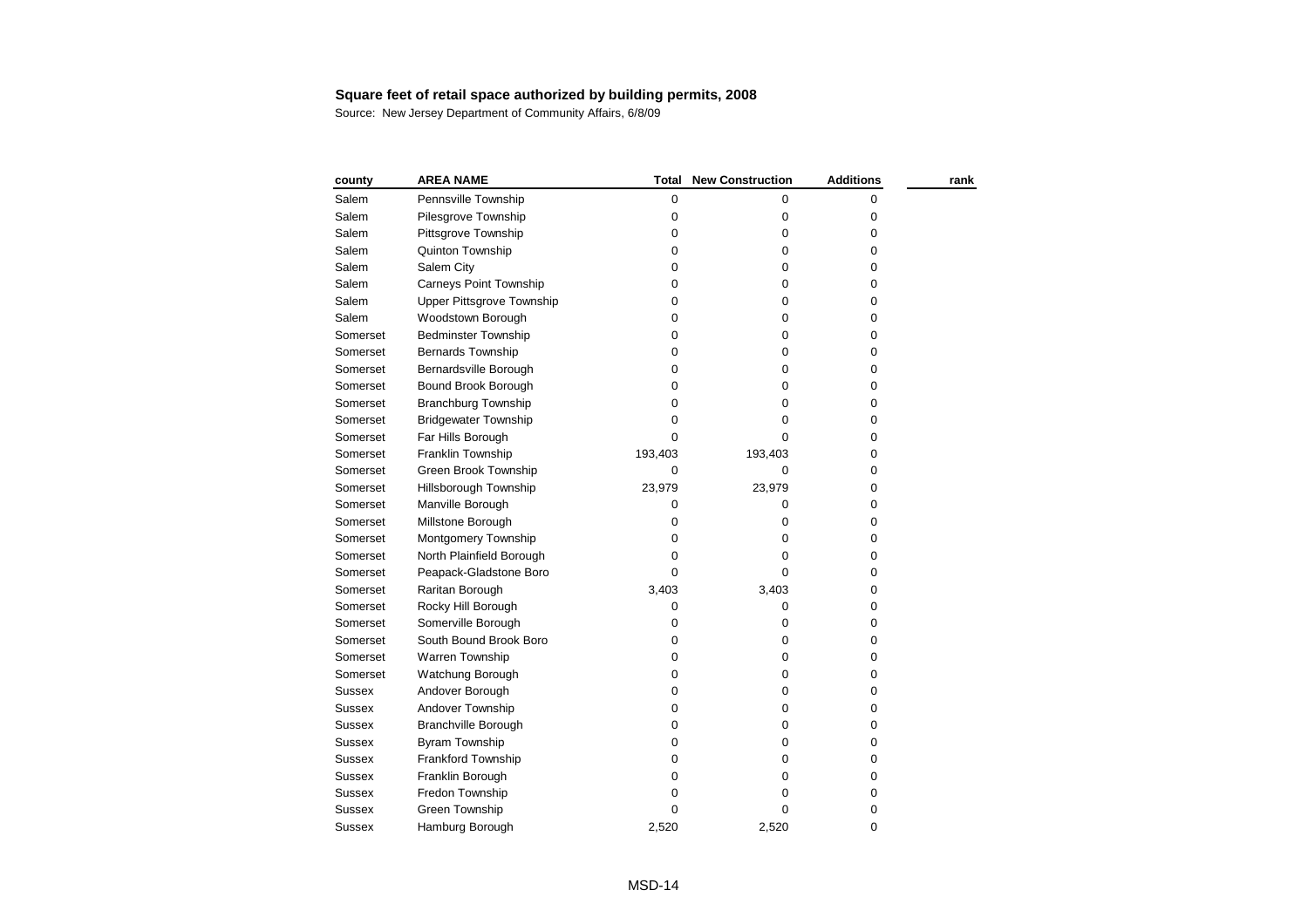| county        | <b>AREA NAME</b>                 | Total       | <b>New Construction</b> | <b>Additions</b> | rank |
|---------------|----------------------------------|-------------|-------------------------|------------------|------|
| <b>Sussex</b> | <b>Hampton Township</b>          | 0           | 0                       | 0                |      |
| <b>Sussex</b> | Hardyston Township               | 0           | 0                       | 0                |      |
| Sussex        | Hopatcong Borough                | 0           | 0                       | 0                |      |
| <b>Sussex</b> | Lafayette Township               | 5,996       | 5,996                   | 0                |      |
| <b>Sussex</b> | Montague Township                | 0           | 0                       | 0                |      |
| <b>Sussex</b> | Newton Town                      | 0           | 0                       | 0                |      |
| <b>Sussex</b> | Ogdensburg Borough               | 0           | $\pmb{0}$               | 0                |      |
| <b>Sussex</b> | Sandyston Township               | $\pmb{0}$   | 0                       | 0                |      |
| <b>Sussex</b> | Sparta Township                  | 0           | 0                       | 0                |      |
| Sussex        | Stanhope Borough                 | 0           | 0                       | 0                |      |
| <b>Sussex</b> | <b>Stillwater Township</b>       | 0           | 0                       | 0                |      |
| <b>Sussex</b> | Sussex Borough                   | $\Omega$    | 0                       | 0                |      |
| Sussex        | Vernon Township                  | 3,582       | 0                       | 3,582            |      |
| <b>Sussex</b> | Walpack Township                 | 0           | 0                       | 0                |      |
| <b>Sussex</b> | Wantage Township                 | 5,486       | 5,486                   | 0                |      |
| Union         | <b>Berkeley Heights Township</b> | 0           | 0                       | 0                |      |
| Union         | Clark Township                   | 0           | 0                       | 0                |      |
| Union         | Cranford Township                | 0           | 0                       | 0                |      |
| Union         | Elizabeth City                   | 42,202      | 11,350                  | 30,852           |      |
| Union         | Fanwood Borough                  | 0           | 0                       | 0                |      |
| Union         | Garwood Borough                  | 0           | 0                       | 0                |      |
| Union         | Hillside Township                | 0           | 0                       | 0                |      |
| Union         | Kenilworth Borough               | 0           | $\Omega$                | 0                |      |
| Union         | Linden City                      | 104,386     | 104,386                 | 0                |      |
| Union         | Mountainside Borough             | 0           | $\Omega$                | 0                |      |
| Union         | New Providence Borough           | 8,000       | 8,000                   | 0                |      |
| Union         | <b>Plainfield City</b>           | $\mathbf 0$ | $\Omega$                | 0                |      |
| Union         | Rahway City                      | 12,314      | 12,314                  | 0                |      |
| Union         | Roselle Borough                  | 0           | 0                       | 0                |      |
| Union         | Roselle Park Borough             | 0           | 0                       | 0                |      |
| Union         | Scotch Plains Township           | 0           | 0                       | 0                |      |
| Union         | Springfield Township             | 0           | 0                       | 0                |      |
| Union         | <b>Summit City</b>               | 65,806      | 65,806                  | 0                |      |
| Union         | Union Township                   | 60,954      | 60,954                  | 0                |      |
| Union         | <b>Westfield Town</b>            | 4,828       | 4,828                   | 0                |      |
| Union         | Winfield Township                | 0           | 0                       | 0                |      |
| Warren        | <b>Allamuchy Township</b>        | 0           | $\mathbf 0$             | 0                |      |
| Warren        | Alpha Borough                    | 5,992       | 5,992                   | 0                |      |